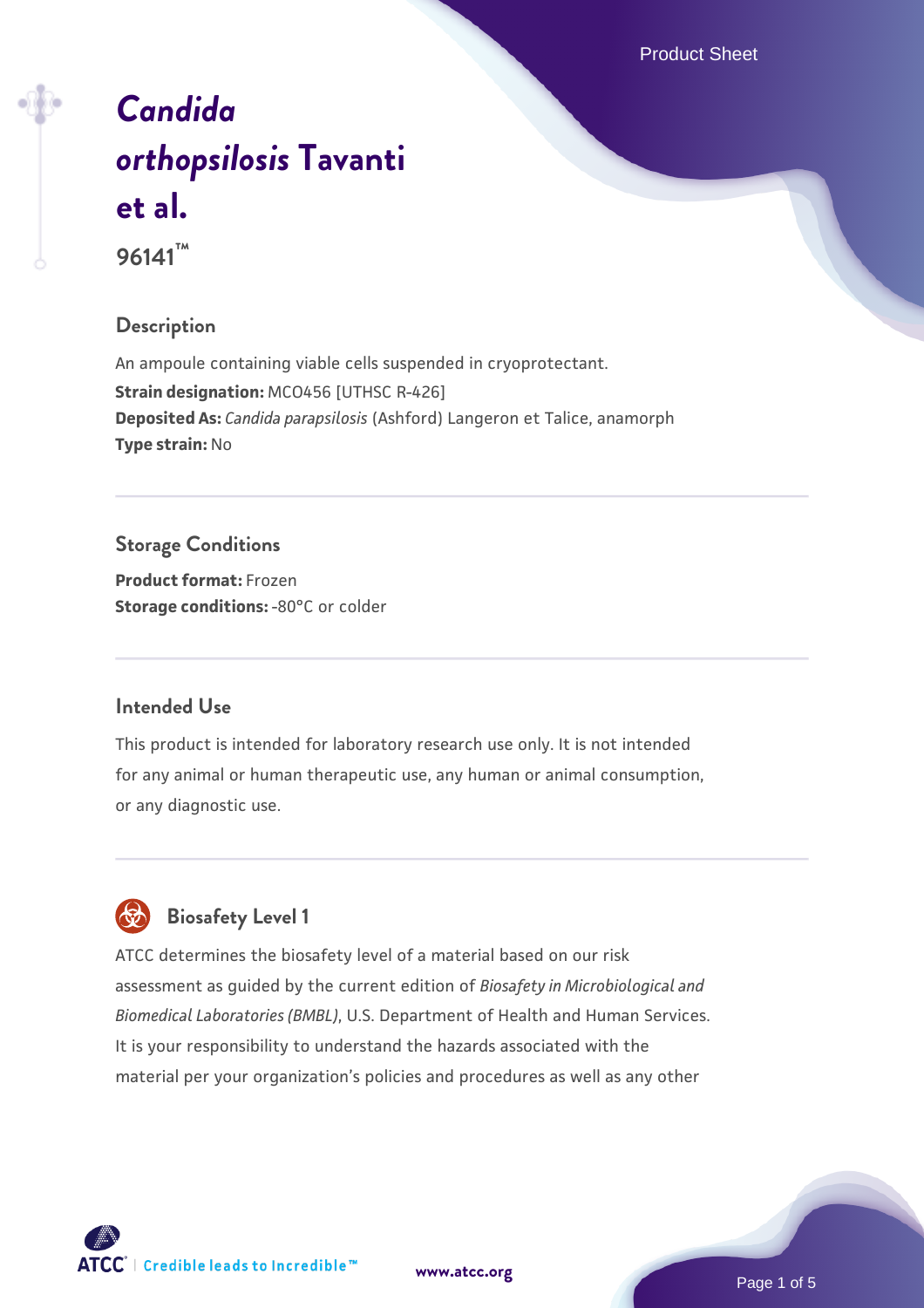applicable regulations as enforced by your local or national agencies.

ATCC highly recommends that appropriate personal protective equipment is always used when handling vials. For cultures that require storage in liquid nitrogen, it is important to note that some vials may leak when submersed in liquid nitrogen and will slowly fill with liquid nitrogen. Upon thawing, the conversion of the liquid nitrogen back to its gas phase may result in the vial exploding or blowing off its cap with dangerous force creating flying debris. Unless necessary, ATCC recommends that these cultures be stored in the vapor phase of liquid nitrogen rather than submersed in liquid nitrogen.

#### **Certificate of Analysis**

For batch-specific test results, refer to the applicable certificate of analysis that can be found at www.atcc.org.

#### **Growth Conditions**

**Medium:**  [ATCC Medium 1245: YEPD](https://www.atcc.org/-/media/product-assets/documents/microbial-media-formulations/1/2/4/5/atcc-medium-1245.pdf?rev=705ca55d1b6f490a808a965d5c072196) **Temperature:** 24°C

#### **Handling Procedures**

**Frozen ampoules** packed in dry ice should either be thawed immediately or stored in liquid nitrogen. If liquid nitrogen storage facilities are not available, frozen ampoules may be stored at or below -70°C for approximately one week. **Do not under any circumstance store frozen ampoules at refrigerator**

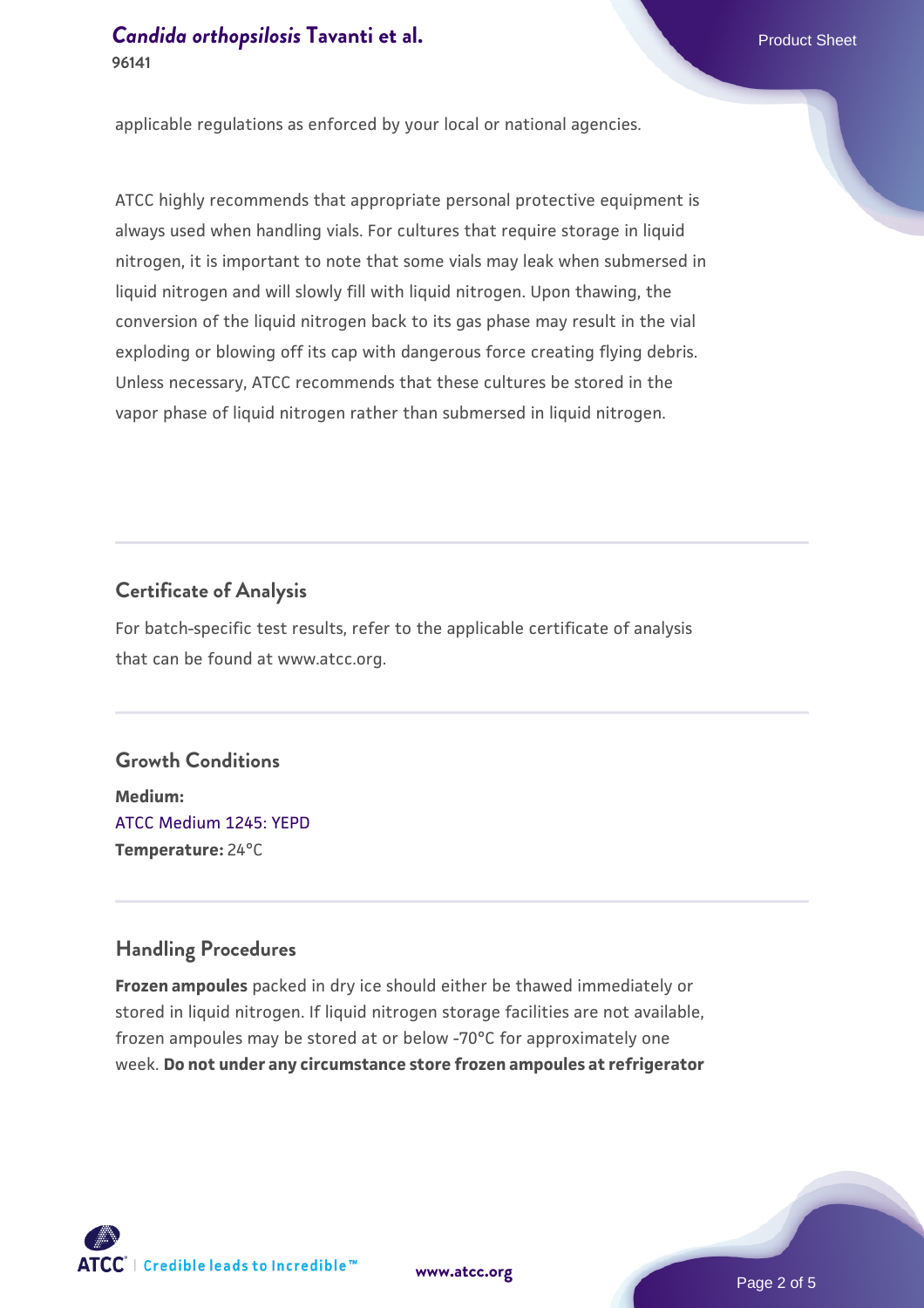#### **[Candida orthopsilosis](https://www.atcc.org/products/96141) [Tavanti et al.](https://www.atcc.org/products/96141)** Product Sheet

**96141**

**freezer temperatures (generally -20°C)**. Storage of frozen material at this temperature will result in the death of the culture.

- 1. To thaw a frozen ampoule, place in a **25°C to 30°C** water bath, until just thawed **(approximately 5 minutes)**. Immerse the ampoule just sufficient to cover the frozen material. Do not agitate the ampoule.
- 2. Immediately after thawing, wipe down ampoule with 70% ethanol and aseptically transfer at least 50 µL (or 2-3 agar cubes) of the content onto a plate or broth with medium recommended.
- 3. Incubate the inoculum/strain at the temperature and conditions recommended.
- 4. Inspect for growth of the inoculum/strain regularly for up to 4 weeks. The time necessary for significant growth will vary from strain to strain.

#### **Material Citation**

If use of this material results in a scientific publication, please cite the material in the following manner: *Candida orthopsilosis* Tavanti et al. (ATCC 96141)

#### **References**

References and other information relating to this material are available at www.atcc.org.

#### **Warranty**

The product is provided 'AS IS' and the viability of ATCC<sup>®</sup> products is warranted for 30 days from the date of shipment, provided that the customer has stored and handled the product according to the information included on the product information sheet, website, and Certificate of Analysis. For living cultures, ATCC lists the media formulation and reagents that have been found to be effective for the product. While other



**[www.atcc.org](http://www.atcc.org)**

Page 3 of 5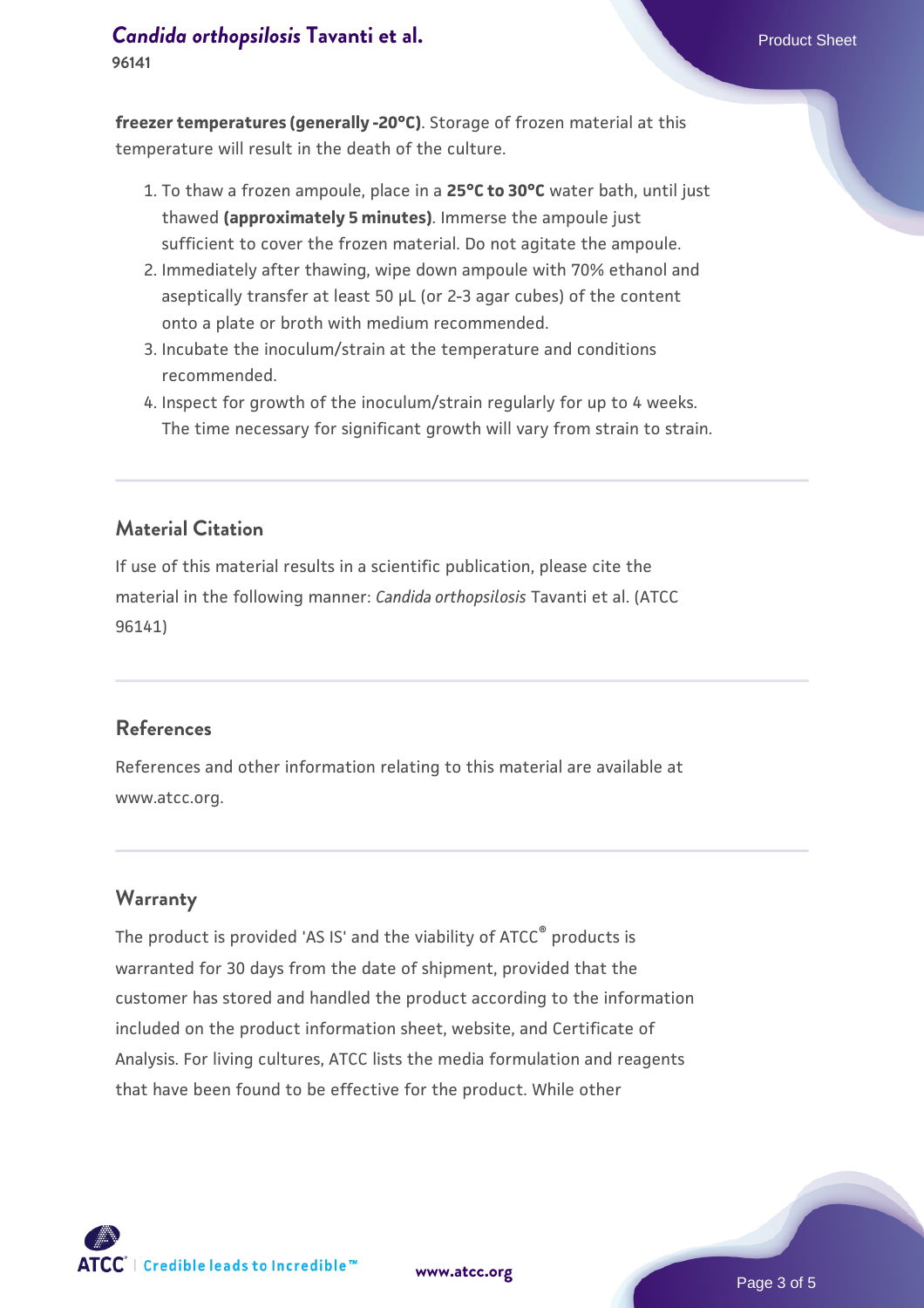#### **[Candida orthopsilosis](https://www.atcc.org/products/96141) [Tavanti et al.](https://www.atcc.org/products/96141)** Product Sheet **96141**

unspecified media and reagents may also produce satisfactory results, a change in the ATCC and/or depositor-recommended protocols may affect the recovery, growth, and/or function of the product. If an alternative medium formulation or reagent is used, the ATCC warranty for viability is no longer valid. Except as expressly set forth herein, no other warranties of any kind are provided, express or implied, including, but not limited to, any implied warranties of merchantability, fitness for a particular purpose, manufacture according to cGMP standards, typicality, safety, accuracy, and/or noninfringement.

#### **Disclaimers**

This product is intended for laboratory research use only. It is not intended for any animal or human therapeutic use, any human or animal consumption, or any diagnostic use. Any proposed commercial use is prohibited without a license from ATCC.

While ATCC uses reasonable efforts to include accurate and up-to-date information on this product sheet, ATCC makes no warranties or representations as to its accuracy. Citations from scientific literature and patents are provided for informational purposes only. ATCC does not warrant that such information has been confirmed to be accurate or complete and the customer bears the sole responsibility of confirming the accuracy and completeness of any such information.

This product is sent on the condition that the customer is responsible for and assumes all risk and responsibility in connection with the receipt, handling, storage, disposal, and use of the ATCC product including without limitation taking all appropriate safety and handling precautions to minimize health or environmental risk. As a condition of receiving the material, the customer agrees that any activity undertaken with the ATCC product and any progeny or modifications will be conducted in compliance with all applicable laws, regulations, and guidelines. This product is provided 'AS IS' with no representations or warranties whatsoever except as expressly set forth herein and in no event shall ATCC, its parents, subsidiaries, directors, officers,